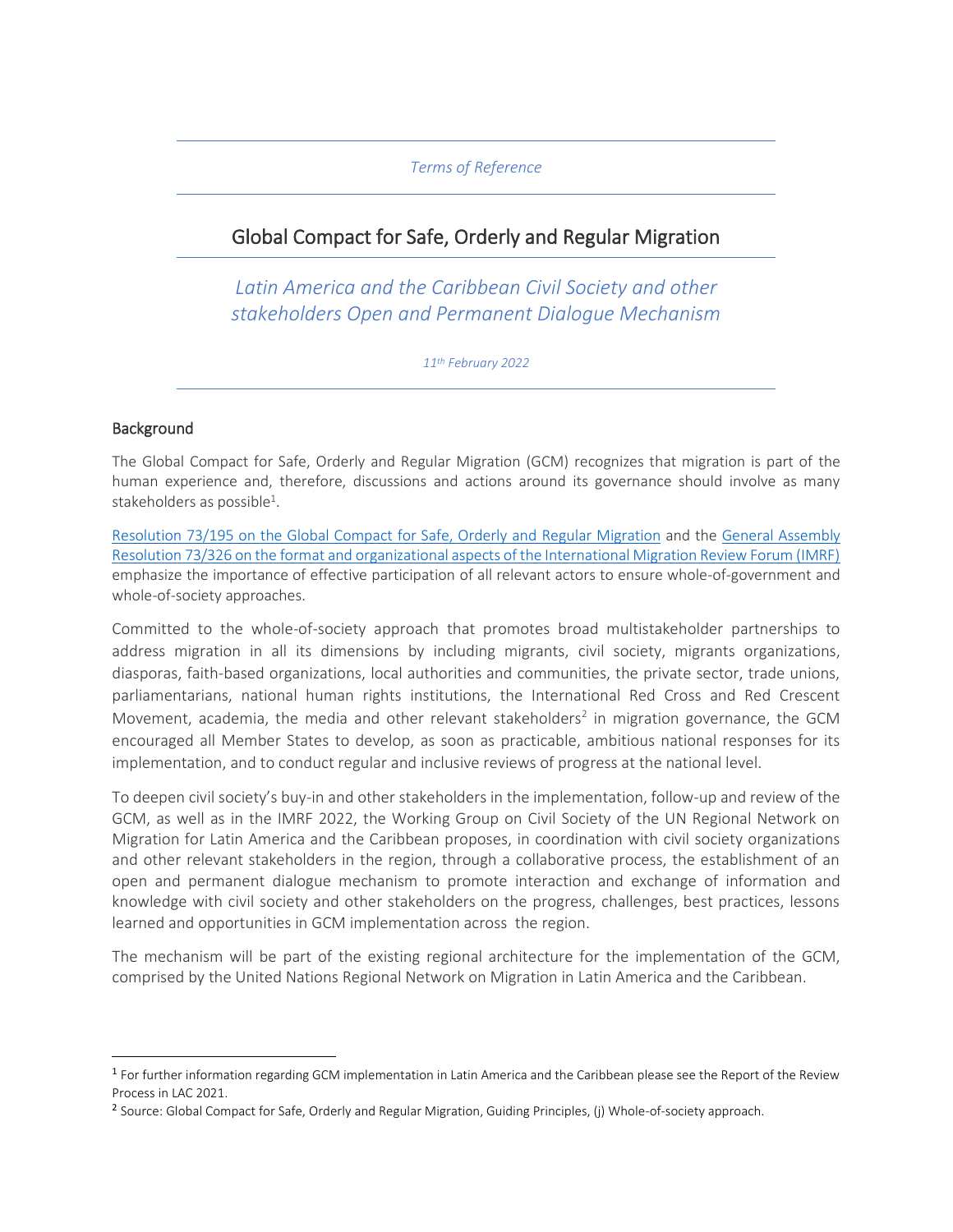## General principles

GCM's commitment actively aims at civil society and other stakeholders' engagement at all stages, including GCM implementation, the preparatory process leading up to the reviews, and the review meetings themselves, according to the following principles:

- *Transparency*: Generating an open call for engagement to all relevant stakeholders across sectors, countries and sub-regions; providing an open and equal channel to receive relevant inputs.
- *Inclusivity*: Creating room for the widest possible access to all relevant stakeholders through different forms of engagement. In consideration of physical or virtual capacity limitations, ensure real participation, which allows influencing the agenda and activities.
- *Diversity*: Ensuring non-discriminatory access to all, with particular attention to under-represented voices, including migrants themselves, their organizations as well as grassroot and local organizations.
- *Gender-responsive*: Gender mainstreaming will be ensured in the process, including the active participation of women and recognition of the specific needs of migrant women and girls.
- *Meaningful participation*: All relevant stakeholders should have equal and effective access to all preparatory, follow-up and review processes, including to provide inputs to preparatory documents and agendas, as experts, panelists, and speakers in the regional review meetings, and to have access to all side-events, spaces and discussions.

#### Mechanism purpose and composition

With the aim of supporting the GCM implementation, follow-up and review, civil society and other interested parties and the Working Group on Civil Society (WG-CS) from the United Nations Regional Network on Migration in Latin America and the Caribbean establish an Open and Permanent Dialogue Mechanism.

The WG-CS will support the mechanism through its participation in the Liaison Table (see "Architecture" below) carrying out a role of technical assistance and facilitation of the multi-stakeholder dialogue.

The mechanism, honorary in nature, will be space to promote dialogue, advice and consultation, and will aim at proposing recommendations on the implementation of the Global Compact to governments of the region and other relevant actors.

#### Other actors' involvement

The mechanism aims to engage in fluid dialogue with other relevant stakeholders, including governments, and regional and global processes on migration. These dialogues will be facilitated by the Regional Network on a biannual basis.

The strength of the mechanism lies in the quality of its productions and contributions, as well as in its wide regional and interinstitutional coordination.

#### Membership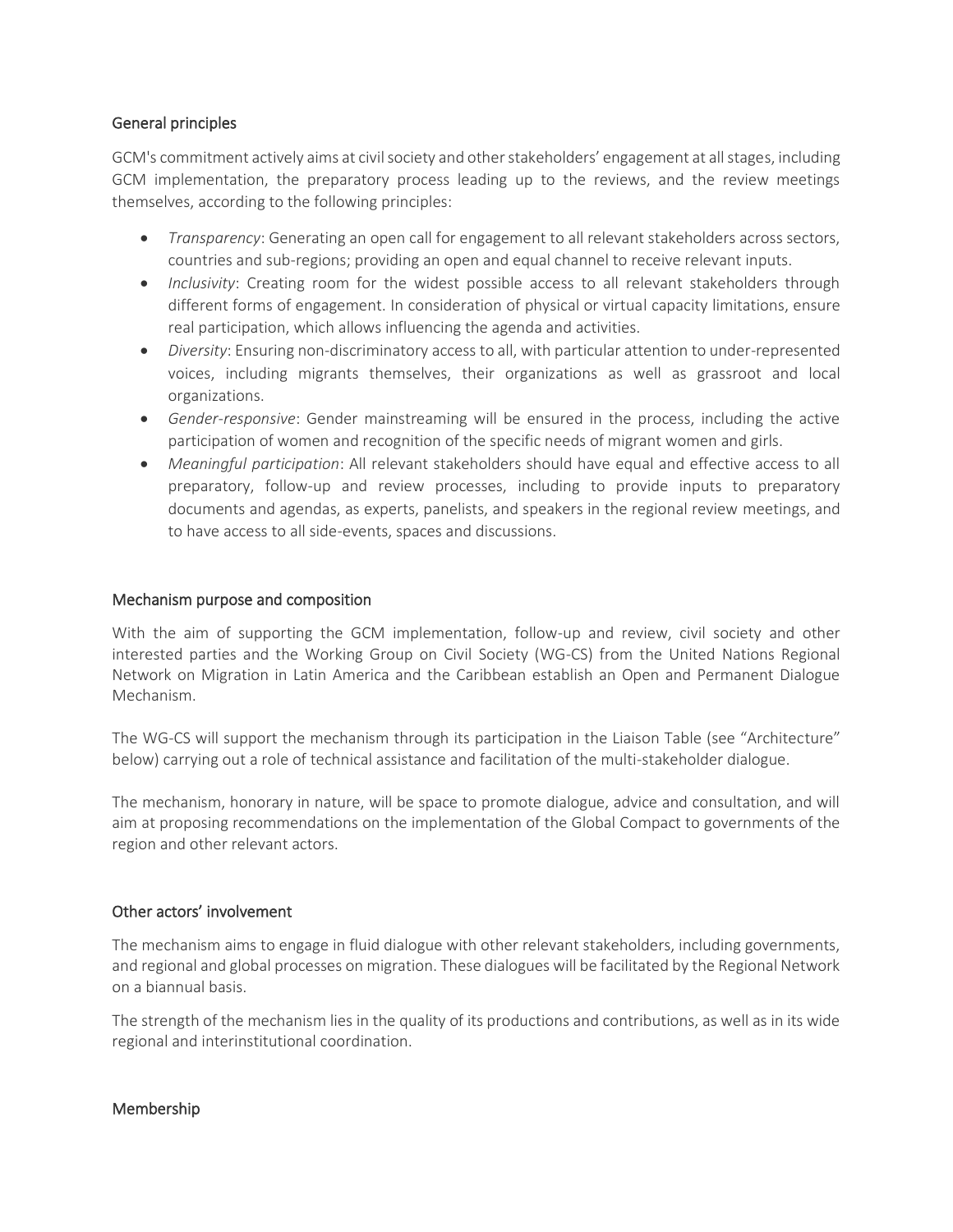All civil society actors, migrants, migrant and diaspora organizations, migrant women's organizations, organizations that advocate for the rights of migrant women and girls, faith-based organizations, private sector, trade unions, national and local institution of human rights, academy, media and other relevant stakeholders are invited to join the mechanism by contacting the Working Table(s) directly.

# Architecture

To stimulate the dialogue, the mechanism will be structured in four thematic working tables. Civil society and other interested parties will be distributed autonomously and can participate in as many working tables as they consider relevant according to their expertise, interests and capacities<sup>i</sup>. It is recommended to follow the scheme proposed by the International Migration Review Forum (IMRF) based on 4 round tables:

- RT 1: GCM objectives 2, 5, 6, 12 y 18
- RT 2: GCM objectives 4, 8, 9, 10, 11, 13 y 21
- RT 3: GCM objectives 14, 15, 16, 19, 20 y 22
- RT 4: GCM objectives  $1, 3, 7, 17$  y 23

Each working table will designate 2 representatives that will integrate the Liaison Table (coordination body). The selection of representatives will be based on clear criteria that ensure transparency and sustainability. The following elements are suggested to be considered:

- Be linked to organizations that make up groups/collectives/networks;
- Ensure gender parity;
- Have experience in advocacy at the local, national and regional levels;
- Show ability to participate, coordinate and develop positions with other organizations /networks;
- Be available to dedicate to this coordination and liaison work on a voluntary basis;
- Ensure subregional and sectoral balance.

Representation at the Liaison Table will be defined within each working table, in a democratic, transparent an gender-equal manner, for a period of one year, with the possibility of immediate reelection for 1 year.

The Liaison table will be made up of the 8 representatives from the working tables and 2 United Nations Agencies from the WG-CS of the Regional Network on Migration, amounting to 10 participants. The 2 UN agencies may apply voluntarily and the nomination will be by consensus of the WG-CS.

In addition to coordinating among the working tables and defining integrated strategies, the Liaison Table will oversee carrying out and facilitating some permanent activities for the proper functioning of the mechanism. Therefore, those who make up this liaison table representing the working tables, will also carry out the secretariat role<sup>ii</sup>.

# Functioning and activities

The frequency of the working tables and liaison table meetings will be quarterly. Effective communications tools will be stablished to support daily work.